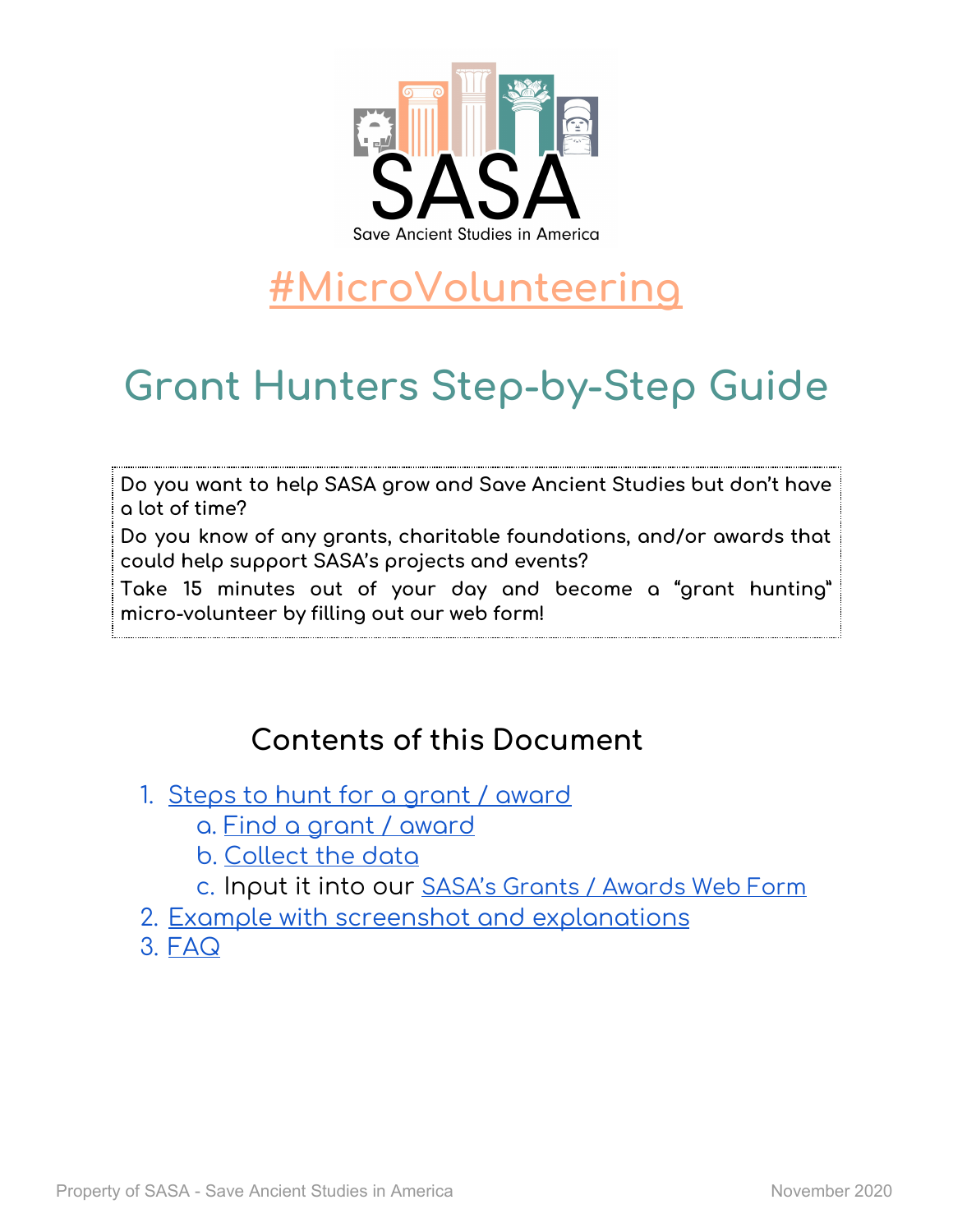### <span id="page-1-0"></span>**1. Steps to hunt for a grant / award**

#### <span id="page-1-1"></span>**a. Find a grant / [award](#page-2-1)**

Use Google or your preferred search engine, and enter such key terms as:

| cultural outreach grant / | digital humanities grant /        | social entrepreneurship            |
|---------------------------|-----------------------------------|------------------------------------|
| award                     | award                             | grant / award                      |
| ancient grant / award     | classics ancient grant /<br>award | digital education grant /<br>award |
| public humanities         | non-profit start-up grant /       | arts and culture grant /           |
| fellowships               | award                             | award                              |
| educational outreach      | cultural preservation grant       | open access grant /                |
| grant / award             | / award                           | award                              |
| pedagogical initiatives   | academic diversity grant /        | US charitable grant                |
| grant / award             | award                             | foundation                         |

#### **Possible Search Terms**

Other possible ways to find grants based on your personal contacts:

- Department at an academic institution or university that offers educational grants.
- Associations, such as an historical foundation or an archaeological club, that offers grants and fellowships.
- Your local business school or economics association may offer funding for social entrepreneurship or incubator initiatives.

If you don't know where to start, here are some grant aggregating websites:

- [Grants.gov](https://www.grants.gov/)
- Community [Foundations](https://www.cof.org/community-foundation-locator) Locator (SASA is incorporated in New Jersey)
- [Funds](https://www2.fundsforngos.org/) for NGOs
- Grant [Gopher](https://grantgopher.com/#/)
- <u>Peak [Proposal](https://www.peakproposals.com/general-resources/) Page 1</u> (scroll down to "Grant Databases and Search Tools")
- Peak [Proposals](https://www.peakproposals.com/blog/the-best-free-places-to-search-for-grant-funding/#free_resources=) Page 2
- National [Endowment](https://www.neh.gov/) for the Humanities
- [Guidestar](https://www.guidestar.org/) (collection of all non-profits)

#### <span id="page-1-2"></span>**b. Find the specific details of this grant / award**

- **I. Name of the individual grant / award**
- **II. Check for our [eligibility](#page-2-2)**
- **III. Find the value of the [grant](#page-3-0)**
- **IV. Check the deadline of the grant [application](#page-3-1)**
- **V. Insert all data into Grant / [Awards](#page-3-2) form**
- **c. Input it into our SASA's Grants / [Awards](https://www.saveancientstudies.org/sasa-grant-hunters) Web Form**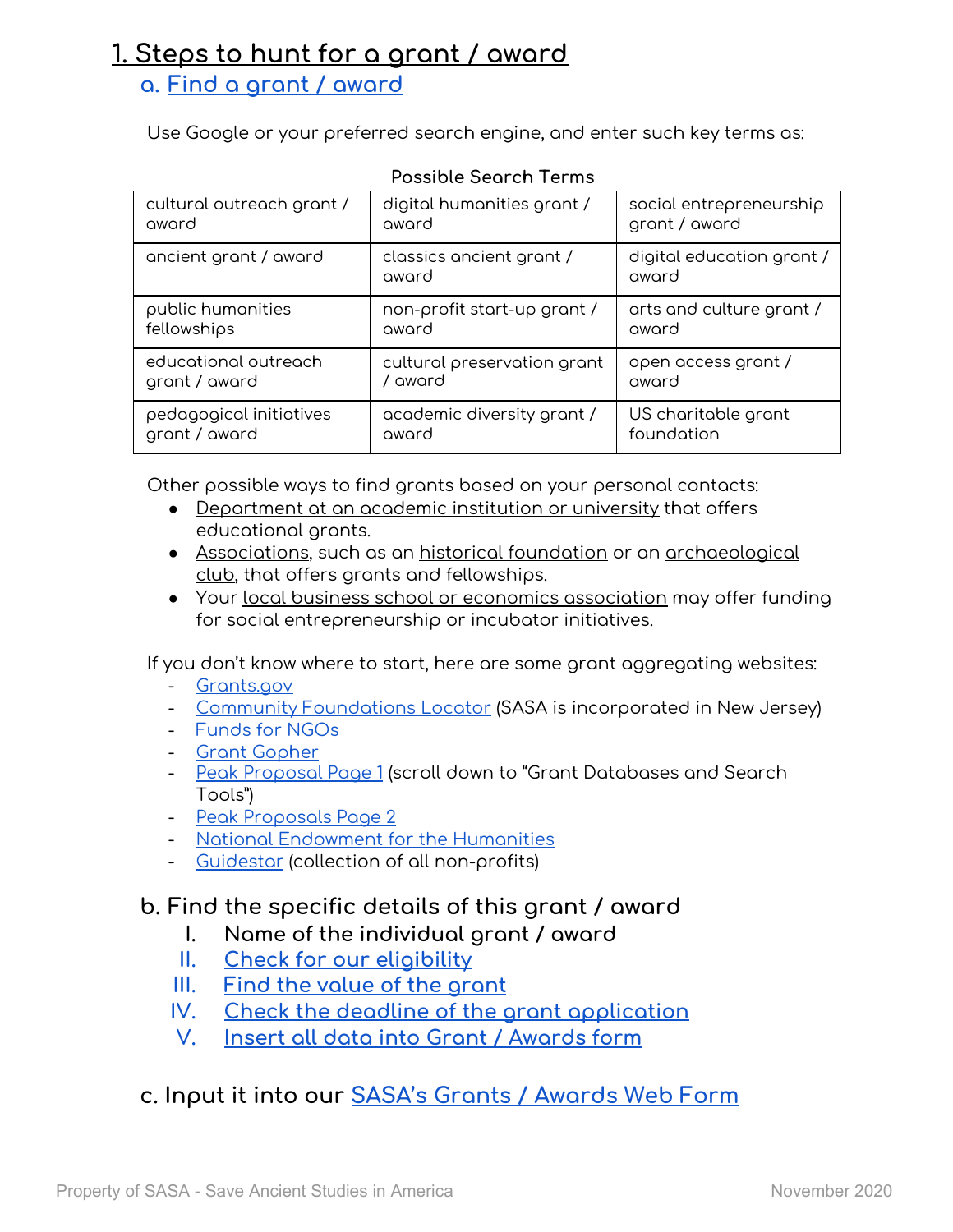### <span id="page-2-0"></span>**2. Example with Screenshots and Explanation**

<span id="page-2-1"></span>**a. Find a grant / award:**



**b. Find the specific details of this grant / award:**

**I. Find the name of the individual grant / award**

<span id="page-2-2"></span>**II. Check our eligibility.**

- Do our aims / ambitions align to the grant's intentions? i.e., educational output, public outreach,
- Does it need our SASA to have a 501(c)(3)? **Yes, we do!**
- Does it require a minimum operational time? **SASA has been active for (almost) one year**
- Is there a point of contact to which SASA can reach out to check our status/eligibility/etc. ?
- Does the grant specify how the money should be used?
- Sometimes, this kind of information will be mentioned in a separate file, titled "guidelines," "application instructions," or "overview of materials needed".



Screenshot: find the name of the grant, check for eligibility, contact information, and stipulations on how the money can be spent.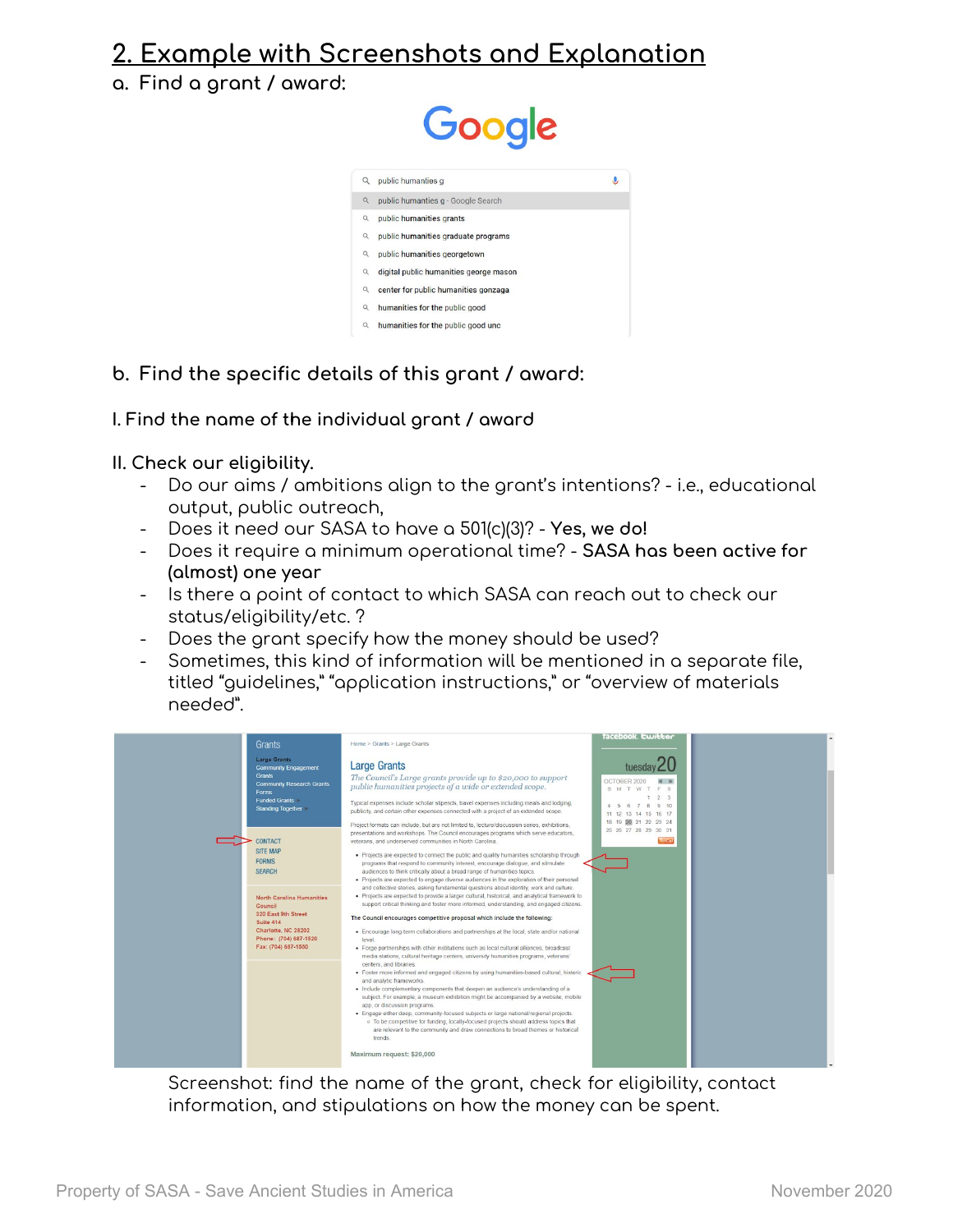

Screenshot: sometimes this information can be found in pdf files on the website, entitled "guidelines" or "application instructions"

#### <span id="page-3-0"></span>**III: Find the value of the grant.**

- How much is the grant for?
- Does the grant have a specific amount, or does the foundation require SASA to request an amount for which to apply?

| Maximum request: \$20,000                                                                                                                                               |  |
|-------------------------------------------------------------------------------------------------------------------------------------------------------------------------|--|
| 2020 Large Grant Cycle Deadlines:<br>The Large Grant application process consists of two phases, a Letter of Intent and<br>application.                                 |  |
| Letter of Intent (mandatory); April, 16 2020 by 11:59 PM (this is an online form)<br>Final Proposals (by invitation): July 6, 2020 by 11:59 PM (this is an online form) |  |
| . We strongly recommend that you begin your online form 3 weeks prior to the Letter of<br>Intent due date. For technical assistance with your application please call   |  |

Screenshot: Find the value of the grant if applicable

<span id="page-3-1"></span>**IV: Check the deadline of the grant application.**

- Are applications on a rolling basis, or do they have a specific deadline?
- How soon is this deadline?
- Are there multiple steps in the application procedure (for example, do you have to send in a letter of intent first and the official application later?). Note the different dates
- If the deadline has passed, when is the next cycle of applications?

|  | Maximum request: \$20,000                                                                                                                                                              |  |  |
|--|----------------------------------------------------------------------------------------------------------------------------------------------------------------------------------------|--|--|
|  | 2020 Large Grant Cycle Deadlines:                                                                                                                                                      |  |  |
|  | The Large Grant application process consists of two phases, a Letter of Intent and<br>application.                                                                                     |  |  |
|  | Letter of Intent (mandatory); April, 16 2020 by 11:59 PM (this is an online form)                                                                                                      |  |  |
|  | Final Proposals (by invitation); July 6, 2020 by 11:59 PM (this is an online form)                                                                                                     |  |  |
|  | . We strongly recommend that you begin your online form 3 weeks prior to the Letter of<br>Intent due date. For technical assistance with your application please call<br>704.687.1521. |  |  |
|  | . Large grant projects should not begin earlier than November 1st 2020<br>. Final proposals will be reviewed at the Board of Trustees' meeting and awards will be                      |  |  |
|  | announced in September 2020.                                                                                                                                                           |  |  |
|  | <b>Submission Instructions</b>                                                                                                                                                         |  |  |
|  | 1. Please review the 2020 Grant Guidelines before applying. Please review eligible grant                                                                                               |  |  |

Screenshot: Find the deadline for the grant applications.

<span id="page-3-2"></span>**V: Insert all of the above information into SASA's Grants / [Awards](https://www.saveancientstudies.org/sasa-grant-hunters) Web Form**

- Even if the deadline has passed, SASA will want to consider this in the future.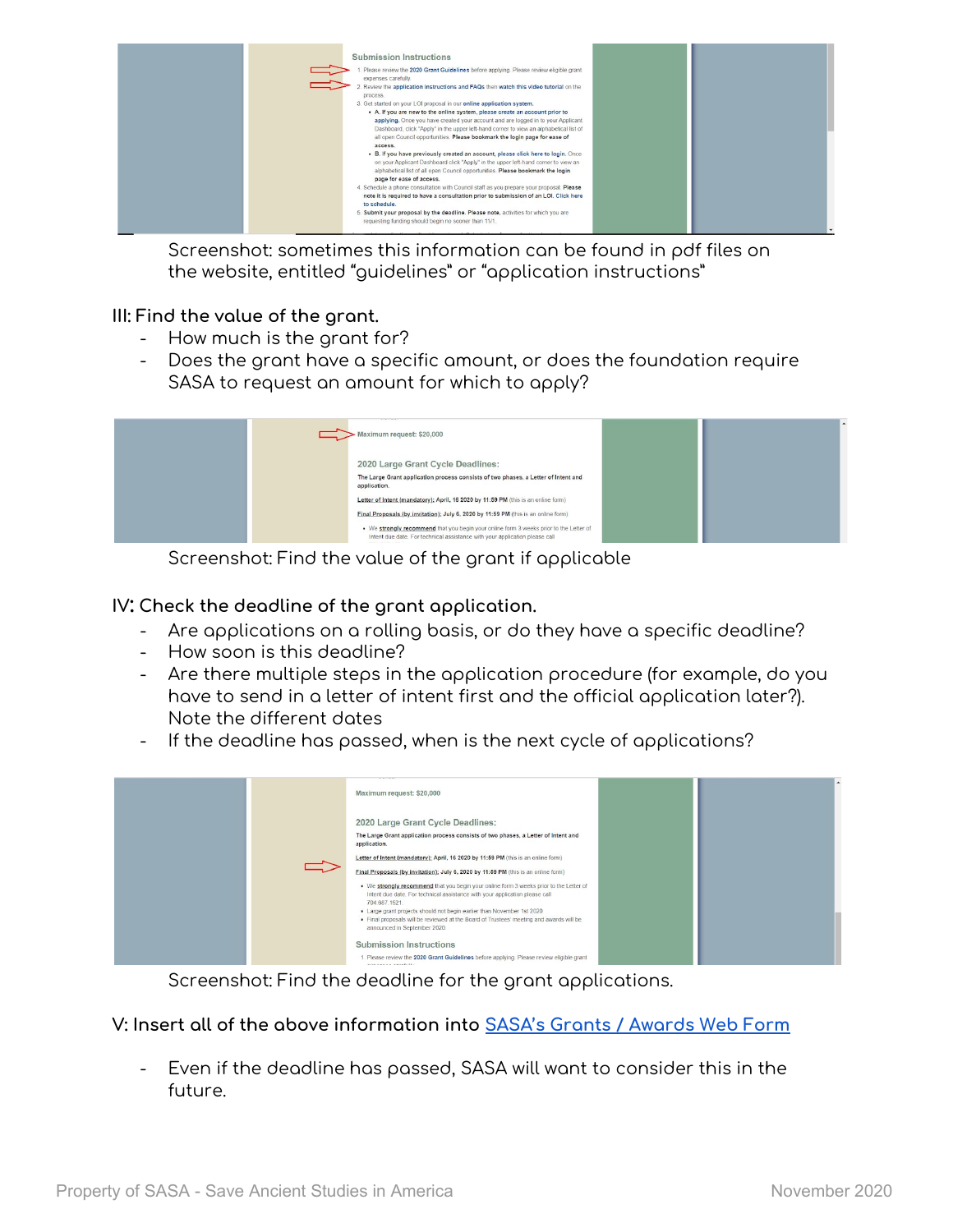- **Add all the info into our form!**

|   | $\left( \begin{array}{c} 1 \\ 1 \end{array} \right)$<br>Save Ancient Studies in America                         |               |
|---|-----------------------------------------------------------------------------------------------------------------|---------------|
|   | <b>SASA Grant Hunters</b><br>SASA's step-by-step guide to help us find grants / awards / funding!<br>* Required |               |
|   | What is the name of the organization/institute offering the grant? *<br>Your answer                             |               |
|   | What is the name of the individual grant? *<br>Your answer                                                      |               |
| 圓 | Please provide the specific URL to the grant application page here: *<br>Your answer                            | $\mathscr{Q}$ |

➔ **If you have any questions, please feel free to reach out to SASA's Fundraising Team Leader, Tine [Rassalle](mailto:trassalle@saveancientstudies.org).**